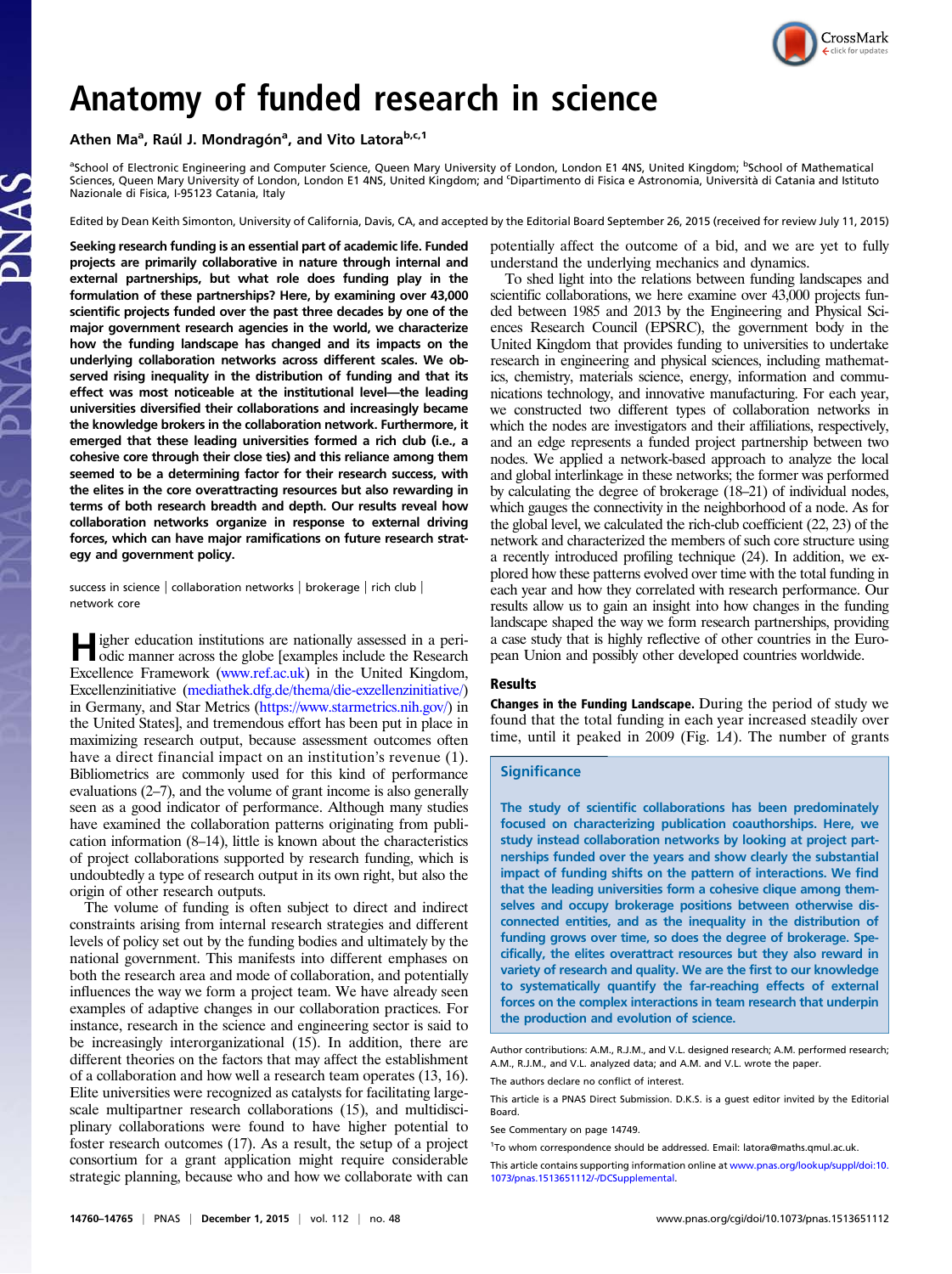APPLIED PHYSICAL SCIENCES

SOCIAL SCIENCES

APPLIED PHYSICAL<br>SCIENCES



Fig. 1. The funding landscape over the last three decades. (A) The total amount of funding awarded by EPSRC showed a general increase, with a peak in 2009, and then a decrease. "Actual" refers to the actual value on record and "adjusted" refers to the value after the adjustment made with reference to the Consumer Prices Index (Materials and Methods). (B) The total number of grants awarded by EPSRC peaked in 2001. (C) The average amount of funding per grant continued to rise over time. (D) Overall distribution of funding among PIs and affiliations. Individual awardees (PIs or affiliations) were sorted in descending order of their total awarded funding, and the percentage of funding was plotted against the corresponding percentage of awardees. The dotted line denotes where true equality lies and both cases showed strong inequality. (E) Distribution of funding consistently showed a high degree of inequality over time, in both cases of PIs and affiliations.

fluctuated over time with a general decline after 2001 (Fig. 1B) and, in essence, there was an obvious trend of fewer grants but of much larger monetary values (Fig. 1C). This coincided with the emergence of larger research teams [\(Fig. S1\)](http://www.pnas.org/lookup/suppl/doi:10.1073/pnas.1513651112/-/DCSupplemental/pnas.201513651SI.pdf?targetid=nameddest=SF1) and the timing of this tied in with the EPSRC's initiative on developing larger specialist units in the United Kingdom [EPSRC Delivery Plan Scorecard 2008-11 [\(https://www.epsrc.ac.uk/](https://www.epsrc.ac.uk/))], such as establishing doctoral training centres in selected universities. Investigators associated with a grant were classified into principal investigators (PIs), coinvestigators (CIs), and other investigators (OIs). There were a total of 13,275 PIs from 201 different affiliations (out of a total of 1,834), and the average number of grants per PI was 3.25. About half of the grants were associated with one or more CIs and/or OIs, and there was a noticeable rise in the average number of investigators per grant since 2000, which is in line with the observed increase in the typical number of collaborators in scientific publications (9, 25). We did not observe the same degree of widening participation in affiliations; the average number of affiliations associated with a grant only marginally increased [\(Fig. S1](http://www.pnas.org/lookup/suppl/doi:10.1073/pnas.1513651112/-/DCSupplemental/pnas.201513651SI.pdf?targetid=nameddest=SF1)).

The way in which funding has been awarded was highly skewed; we found that in both cases of PIs and affiliations about half of the overall funding was awarded to the top  $8\%$  (Fig. 1D), although the distribution of funding among the remaining PIs showed a much greater homogeneity. On the contrary, we observed over 90% of all of the funding was awarded just to the top 20% of the affiliations, suggesting a high level of focused funding in selected places. Furthermore, we referred to the Gini coefficient (26) to measure how the distribution of funding over a population deviates from a perfectly uniform distribution, with values  $G = 0$ and  $G = 1$  denoting maximum equality and inequality, respectively. Overall, we observed substantial inequality in both cases of PIs and affiliations of PIs. By examining how the Gini coefficient changes over time, we found that the level of inequality intensified as the coefficient became closer to 1 (Fig.  $1E$ ), and this was particularly the case among the affiliations.

Network Brokerage. We examined the two constructed collaboration networks in which nodes are investigators and affiliations,

respectively, and an edge represents a funded partnership between two nodes and found that network properties evolved over time depending on the total funding in a given year [\(Figs. S2](http://www.pnas.org/lookup/suppl/doi:10.1073/pnas.1513651112/-/DCSupplemental/pnas.201513651SI.pdf?targetid=nameddest=SF2) and [S3](http://www.pnas.org/lookup/suppl/doi:10.1073/pnas.1513651112/-/DCSupplemental/pnas.201513651SI.pdf?targetid=nameddest=SF3)). The investigator network seemed to be sparsely connected and consisted of a large number of disjointed parts, which means that collaborations were largely localized to small groups of investigators; this is in stark contrast with previous findings on coauthorships (9, 10). Conversely, the affiliation network was found to be well-connected with the (largest) giant component (GC) being almost the size of the network.

To further examine this noticeable level of interconnectedness in the affiliation network, we examined the extent of local cohesion between affiliations and their partners in the form of brokerage (18–21): A node is said to be a broker if it occupies an advantageous location in the network for detecting and developing opportunities through its connections to nonoverlapping clusters. This was performed by computing the normalized effective size,  $\zeta_i = 1 - (k_i - 1/k_i)C_i$ , where  $k_i$  is the degree of the node and  $C_i$  is its clustering coefficient, of the neighborhood of each affiliation  $i$ in the network (21). Such a quantity ranges from 0 to 1. It takes its smallest value when  $i$  is part of a clique (i.e., a fully cohesive structure), and it is equal to 1 when  $i$  is the center of a star and there is no link between any of its partners. Generally, the larger the value of  $\zeta_i$ , the less connected the neighborhood of *i* is, and consequently, the higher the brokerage opportunities of affiliation i. Overall, we found that the effective size of an affiliation increases with its awarded funds (Fig. 2A), with the top-funded universities occupying brokerage positions between otherwise disconnected affiliations, potentially playing a key role in developing new access to information and opportunities (19, 27, 28).

To gain a better insight into the factors that may contribute toward success in terms of awarded grants, we examined how the brokerage behavior of the leading affiliations has changed with the total funding over the last three decades. We found that the rise in the volume of the total funding, which coincided with the emergence of investment on focused research, has resulted in further centralization of the local networks of the top 10 funded affiliations, as reflected by the increase of  $\zeta$  with the total funding. This is clearly shown in the case of Imperial College (Fig. 2B), which increasingly acted as an information broker between otherwise unconnected neighbors (Fig.  $2C$ ); this is most likely due to its ability as a large institution to facilitate new research partnerships (29). On the contrary, the lesser-funded affiliations were found to exhibit the opposite trend, as shown in the case of Heriot-Watt University (Fig. 2B). Notwithstanding the fact the number of noninterconnecting first neighbors of Heriot-Watt University increased, the value of  $\zeta$  decreased with the total funding, mainly due to the rise of (about 24%) interconnecting neighbors, and to the higher level of interconnectedness among them (Fig. 2D). The two different collaboration strategies we observed in response to changes in funding policy seemed both to be effective ways to secure research grants, because all of the well-funded affiliations we examined, both the top 10 and those less-funded, have directly benefited from their respective strategies and their awarded research funds continued to rise with the total funding (Fig. 2E and [Fig. S4](http://www.pnas.org/lookup/suppl/doi:10.1073/pnas.1513651112/-/DCSupplemental/pnas.201513651SI.pdf?targetid=nameddest=SF4)).

The Rich Core of Leading Universities. We examined the level of global interconnectedness among the leading PIs and affiliations, which correspond to the nodes with the largest degree, the socalled hubs, by detecting the rich-club phenomenon in the networks (22, 23). To do so, we evaluated the number of edges  $E(k)$ among the  $N(k)$  nodes of degree larger than a given value k, and we computed the rich-club coefficient,  $\phi_{norm}(k)$ , normalized with respect to the case of 1,000 random graphs with the same node degrees as in the empirical networks (30). A value  $\phi_{norm}(k) > 1$ for large  $k$  is an indication that the hubs of a network have organized into a rich club. Indeed, we observed this phenomenon in the affiliation network, but not in the case of investigators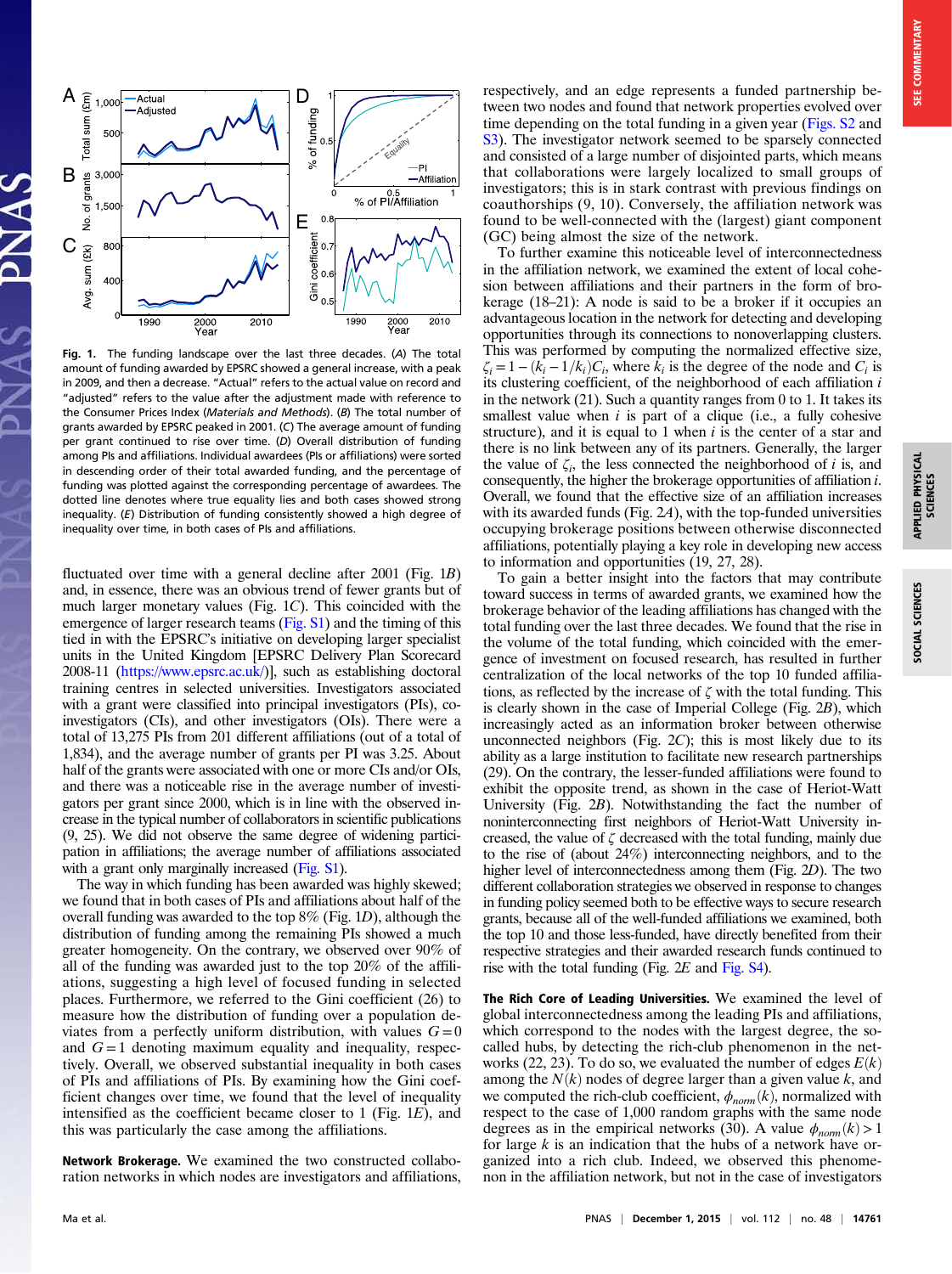

Fig. 2. The brokers of the affiliation network. (A) The level of brokerage, as measured by the yearly average effective size  $\zeta$ , is reported for the top quartile affiliations ranked in descending order of their total awarded research funding. (B) The level of brokerage of Imperial College and Heriot-Watt University exhibited opposite trends with the rise of the total funding. (C) Connectivity between Imperial College and its partners when the total funding from the EPSRC was £250 million and over £1 billion as indicated by the dotted lines in B. Both nonconnecting and interconnecting neighbors of Imperial College are shown. (D) Same as C but for Heriot-Watt University and its partners. (E) Research funds obtained by Imperial and Heriot-Watt continued to rise linearly with the total funding. In  $B$  and  $E$ , each marker corresponds to a data point of 1 yr.

(Fig. 3A). This suggests that the affiliations with a high number of grants tended preferentially to collaborate among each other, forming tightly interconnected communities, more than we would expect in a random case. Conversely, the investigator network shows an anti-rich-club behavior. This is not surprising given the sparseness of the network and also due to the isolation among high-degree investigators who were found to be working in largely nonoverlapping research areas [\(Fig. S5\)](http://www.pnas.org/lookup/suppl/doi:10.1073/pnas.1513651112/-/DCSupplemental/pnas.201513651SI.pdf?targetid=nameddest=SF5).

We applied a core profiling method (24) that is based on the escape time of a random walker to extract members of the rich club for each of the 28 y and obtained a total of 45 affiliations ([Table](http://www.pnas.org/lookup/suppl/doi:10.1073/pnas.1513651112/-/DCSupplemental/pnas.201513651SI.pdf?targetid=nameddest=ST1) [S1\)](http://www.pnas.org/lookup/suppl/doi:10.1073/pnas.1513651112/-/DCSupplemental/pnas.201513651SI.pdf?targetid=nameddest=ST1). Imperial College and University of Oxford were among those in the so-called rich core during the entire period of study, closely followed by other frequently found members that were only absent during the early years and have remained in the rich core ever since. For example, the rich core in 2010 was composed predominantly of the leading affiliations (Fig. 3B), and in particular the top-funded affiliations were not only well-connected with the rest of the core but also showed strong interlinkages among themselves whereby they formed the center of the core.

We also found that the relative size of the rich core decreased gradually with the total funding (Fig.  $3C$ ). The rich core initially contained over 25% of the affiliations and the rise in focused funding since the start of the millennium (which coincided with



Fig. 3. Elitism in scientific collaborations. (A) The affiliation network exhibited the rich-club phenomenon, with  $\phi_{\text{norm}}(k)$  > 1 for high degree nodes, whereas such a behavior was not present in the PI network (the year 2010 is shown; other years give the same results). (B) The rich core for year 2010 showing the cohesive community formed by the high-degree nodes. Each edge is weighted by the frequency of the partnerships found in that year. (C) The relative size of the rich core of the affiliation network, in general, shrank with the total funding, whereas the density of partnerships among the affiliations in the rich core continued to rise with the total funding.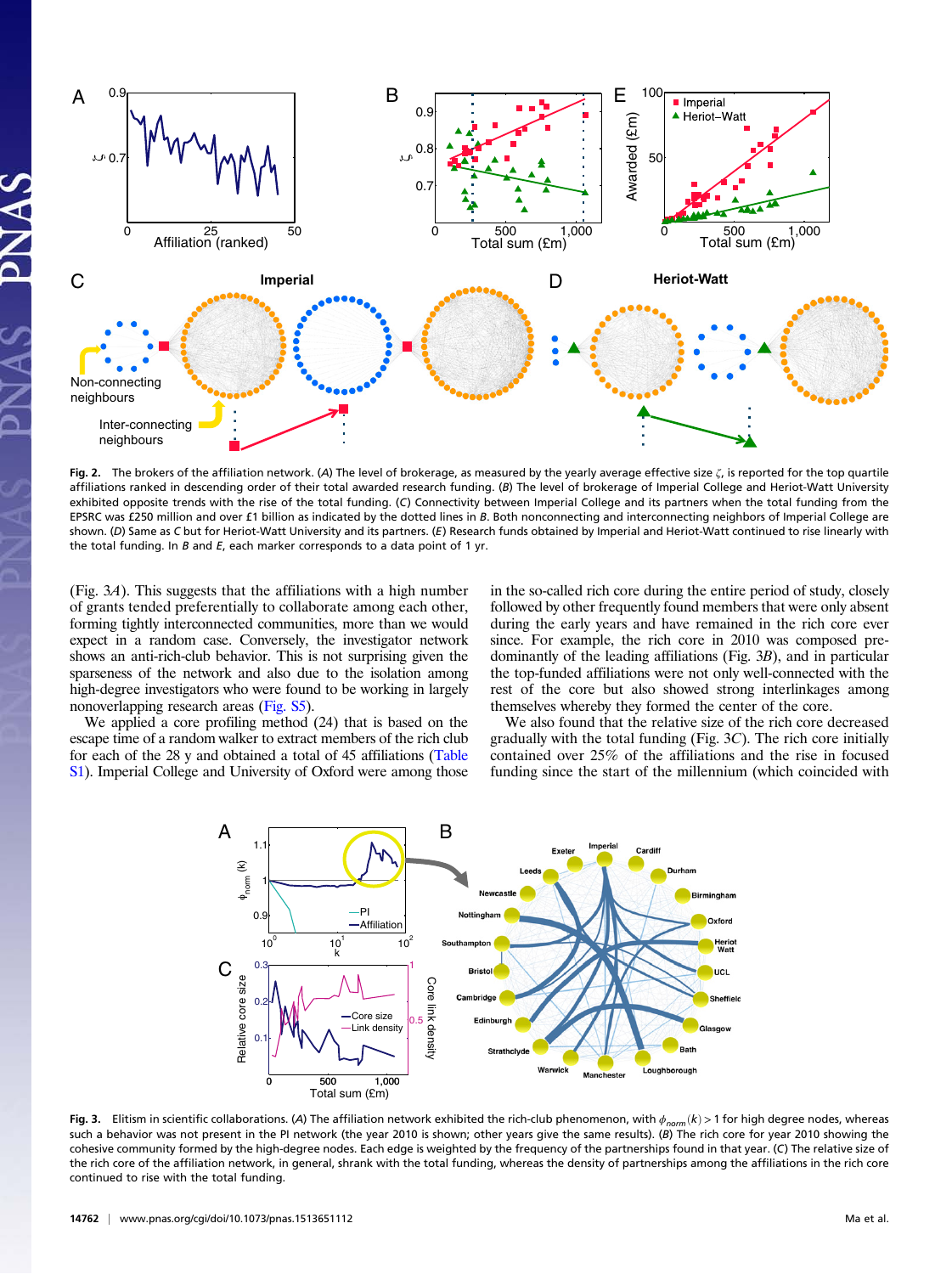rising total funding) has caused the rich core to shrink further and to be maintained to a relatively small size since (4–8%), and this agrees with existing theory that stress in a system (rising Gini coefficient and falling number of grants in this case) is often manifested in a reduction in core size (31, 32). The emergence in focused funding, however, has fostered higher interlinkage among the affiliations in the rich core; the density of links was initially found to be low and gradually increased during the same period. The density was found to be the highest when the rich core was the smallest. The presence of a rich core of leading affiliations is a reflection of close collaborations among their researchers, and the increased level of interlinkage among these affiliations demonstrates a tendency for their researchers to collaborate with their peers in comparably reputable places, suggesting that homophily (33, 34) with respect to affiliation excellence accounts for one of the driving forces of scientific collaborations.

Research Performance. Could participating in the rich core be a contributing factor toward success in research? To answer such a question, we investigated the significance of the rich core in terms of inputs versus outputs by examining the amount of funds its member affiliations received and their overall research performance (5, 15). First, we found that the received research funds of an affiliation over the 28 y linearly correlated with the number of times,  $N_{core}$ , the affiliation was present in the rich core (Fig. 4A and [Fig. S6](http://www.pnas.org/lookup/suppl/doi:10.1073/pnas.1513651112/-/DCSupplemental/pnas.201513651SI.pdf?targetid=nameddest=SF6)), with the exception of Imperial College, University of Cambridge, and University of Manchester, which have accumulated research funds beyond what is expected from a linear behavior. In addition, we referred to the number of research areas of an affiliation as a measure of the breadth of its research, and we observed this quantity generally declines as  $N_{core}$  decreases. We also considered the relative citation score and the h-index (35, 36) of each affiliation to capture the quantity and the depth of research, respectively; the former gauges the volume of citations among researchers in an affiliation, and the latter additionally captures quality. We found that the citation score increased linearly with  $N_{core}$  (Fig. 4B). The absence of an obvious deviation from the average trend here suggests that the capital requirement on developing a full breadth of research areas is nontrivial; whereas the top three affiliations seemed to have successfully done so by scoring in all areas, they did not receive citations exceedingly. As for the h-index, again we observed that Imperial College, University of Cambridge, and University of Manchester outperformed the rest of the universities in this metric, showing a marked deviation from the linear behavior (Fig. 4C) in all similar to that observed in the awarded research funds. Their outstanding funding profiles seemed to have enabled them to develop the depth of research that has led to the generation of highquality papers; University of Cambridge was particularly the case with the highest average h-index.

We repeated our analysis on a weighted version of the network where the edge weights were defined by the number of project partnerships between institutions and obtained similar results. In particular, the leading affiliations were found to be more profound in the core, because the core appearance of other affiliations that had fewer active research areas plunged sharply when the weights of partnerships were taken into account [\(Table S1](http://www.pnas.org/lookup/suppl/doi:10.1073/pnas.1513651112/-/DCSupplemental/pnas.201513651SI.pdf?targetid=nameddest=ST1) and [Fig. S7](http://www.pnas.org/lookup/suppl/doi:10.1073/pnas.1513651112/-/DCSupplemental/pnas.201513651SI.pdf?targetid=nameddest=SF7)).

#### Discussion

There is today an open question on the kind of collaboration mechanics that underpin success in science and, up to now, such an issue has been mainly explored by characterizing the structural patterns of collaborations based on how scientists publish together (8–10). Our approach complements those studies based on coauthorship networks, addressing the question by looking at how scientists collaborate to obtain funds for their research.

Our results demonstrate that there has been a marked change in the funding landscape in the United Kingdom in the last three decades, with the largest engineering and physical sciences funding agency providing focused research investment to selected places. This has also shaped the anatomy of collaborations among investigators and among universities in terms of both the local cohesiveness and global interlinkage among them. In particular, the network analysis of successful project partnerships among affiliations has shown that the leading universities have been able to capitalize on this competitive and rapidly changing environment; they have extensively become the knowledge brokers of the network, orchestrating partnerships through a diverse source. This is likely to have arisen due to their ability to develop a broad range of expertise and extend partnerships with specialist entities (29). In addition to that, these universities formed the very center of a rich core through their strong reliance.

Indeed, our findings show the presence of an elite group of affiliations overattracting resources, and many in the research community would find such inequality in funding distribution highly controversial (37). However, the effect seemed not to be entirely



Fig. 4. Fundings and research performance of the rich core. (A) The total research fund received by each university over the entire 28 y is plotted as a function of the number of times an affiliation was found in the rich core, N<sub>core</sub>. Node size is proportional to the total research fund, and the color denotes the number of active research areas that have received a score. Dark and light blue lines denote the mean and one SD from the mean, respectively. (B) The citation scores of the most frequently found affiliations increased with their appearance in the rich core. (C) Similarly, the appearance in the core is indicative of an affiliation's h-index.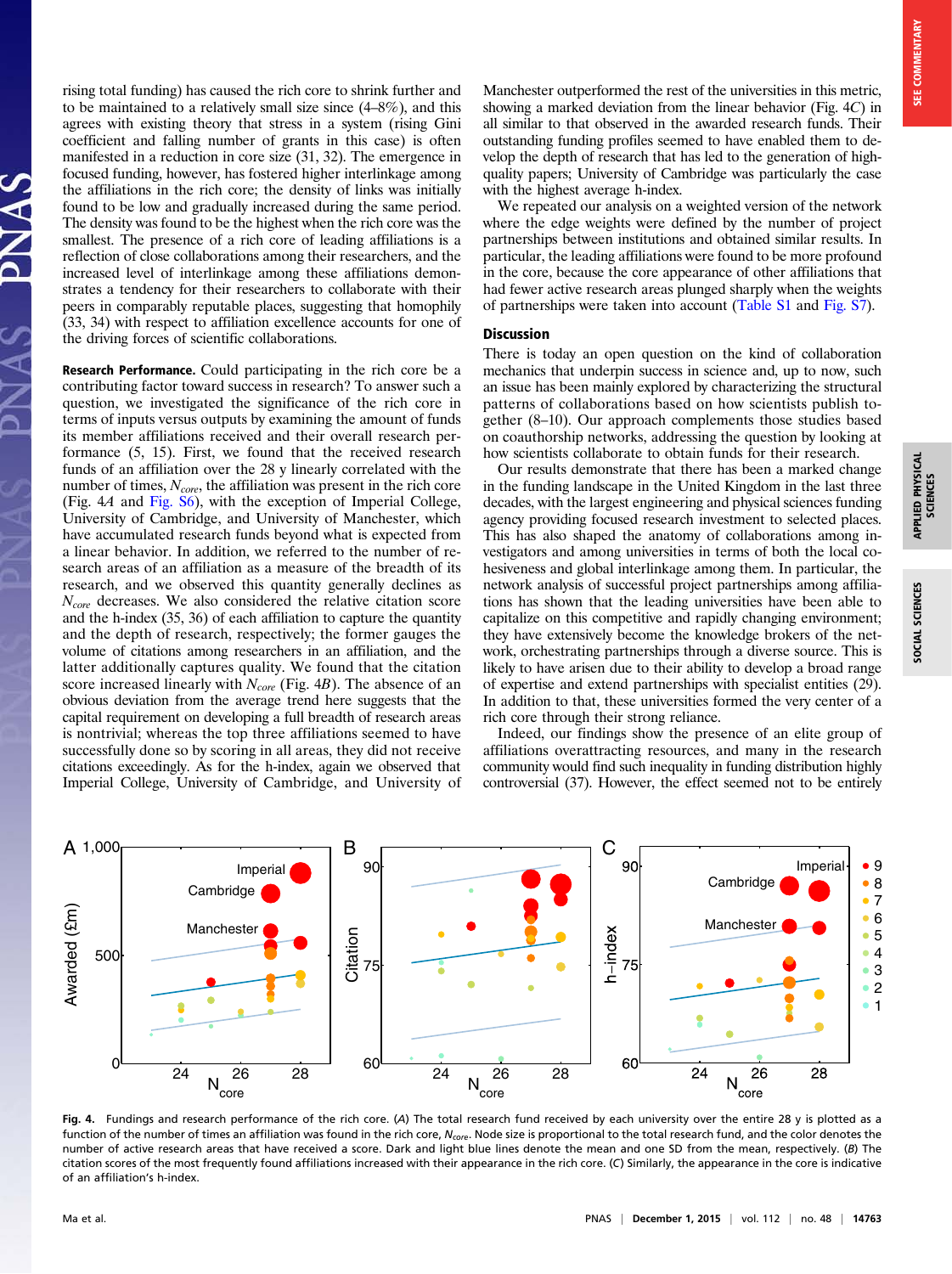adverse, because arguably those elite affiliations that have successfully become very rich seemed to have produced in both the variety of research and unmistakably in quality. The prominent role of elite universities is often said to have a wider impact in driving science forward (15, 38). Here, this is demonstrated by the fact that other well-funded places, which might have less capacity to expand, have consistently benefited from their association with the elites through the rich core. This agrees with previous claims on the importance of elite universities in facilitating multipartner collaborations (15).

We revealed how collaboration networks constantly undergo adaptive organization in response to funding, resulting in an evident shift in network configuration across different scales. These shifts in collaboration patterns may potentially mean a change in the nature of these partnerships, altering their strengths (e.g., frequency and financial value). This line of research remains to be explored more thoroughly and, hence, a comprehensive study on the weighted version of these networks will provide a leap in understanding the magnitude of these variations in patterns. Furthermore, study into other attributes that may also covary with funding, such as the degree of interdisciplinary research, will allow us to gain an insight into how mechanisms (39, 40) for formulating partnerships have evolved, because the impact of funding is highly likely to be multidimensional.

Funding is an essential part of research because it provides the sought-after resources to support related activities. Applying for funding is highly competitive (41), as suggested by the low average success rate, and in many countries the economic recession observed in recent years has led to considerable pressure on the research budget. A better understanding of successful project formations, therefore, provides an insight into how to thrive in such a challenging landscape, and can potentially have far-reaching implications for government policy on research investment worldwide.

#### Materials and Methods

Dataset: EPSRC Grants on the Web. The EPSRC, formerly the Science and Engineering Research Council (SERC), was created in 1981 to reflect the increased emphasis on engineering research. The dataset was collected from the EPSRC Grants on the Web (GoW) system [\(gow.epsrc.ac.uk/](http://gow.epsrc.ac.uk/) ), which, at the time of data collection, contained a total of 43,193 projects awarded between 1985 and 2013 (only grants starting before October 1, 2013 were available). For each project, we recorded the title and the total value, the PI, any CIs and/or OIs, the start and end dates, affiliation(s) of the investigators(s), and the associated research area(s). Funding was considered to be awarded to the PI and the affiliation of the PI. Information on how the overall funding of a given grant was divided among the rest of the investigators (and their affiliations) was not made available.

Adjustment to Monetary Values. Because the period of study spans three decades, the Consumer Prices Index (CPI) with respect to 2005, provided by the Office for National Statistics ([www.ons.gov.uk/ons/index.html](http://www.ons.gov.uk/ons/index.html)), has been applied to adjust the figures so that the monetary values of grants were made comparable across the whole period of study. This index was chosen because the costing associated with a grant is often originated from salaries, travel, and equipment (including consumables), and their changes in value over time are well captured by the CPI.

Network Construction. Two types of networks were constructed based on the EPSRC GoW. First, we referred to a project partnership between a PI and a collaborator (a CI or an OI) as an edge and the resultant network was referred to as the investigator network. Grants consisting of only one investigator (i.e., only the PI) have been excluded from the network construction. Similarly, we referred to a project partnership between the affiliations of a PI and a collaborator (a CI or an OI) as an edge and obtained the affiliation network. In both cases, we constructed a network for each year by referring to all of the active projects, and in this case an edge would be present for the duration of a project. For example, if a project started in 1990 and ended in 1993, the associated edges would be

- 1. Geuna A, Nesta LJ (2006) University patenting and its effects on academic research: The emerging european evidence. Res Policy 35(6):790–807.
- 2. Bornmann L, Daniel HD (2006) Selecting scientific excellence through committee peer review-a citation analysis of publications previously published to approval

present between 1990 and 1993 inclusively. All networks were studied as undirected graphs.

The Rich-Club Phenomenon and the Rich Core. To detect the presence of the rich-club phenomenon we first ranked the network nodes according to their degree,  $k$ . We then calculated for each value of  $k$  the quantity  $\phi(k) = 2E(k)/k(k-1)$ , where  $E(k)$  is the number of edges among nodes with a degree  $\geq k$  (22). To determine  $\phi_{norm}(k)$ , we compared  $\phi(k)$  of the empirical network to that obtained from an ensemble of random graphs. Specifically, for a given empirical network, we constructed 1,000 random graphs with the same degree sequence as the empirical network (30) and obtained  $\phi_{rand}(k)$  by averaging over the ensemble of networks. Finally,  $\phi_{norm}(k) = \phi(k)/\phi_{rand}(k)$  (23).

Once we have established that high-degree affiliations exhibited the richclub phenomenon, we characterized the membership of the club in each year by applying a core profiling method that is based on the escape time of a random walker (24). We ranked the nodes in descending order of their degree, such that the node with the highest degree is ranked first, and so on. For a given node, its links are divided into two groups: those with nodes of a higher rank and those with nodes of a lower rank. Therefore, a node with a rank r has degree  $k<sub>r</sub>$ ; the number of links it shares with nodes of a higher rank is  $k<sub>r</sub><sup>+</sup>$  and the number of links with nodes of a lower rank is  $k_r - k_r^+$ . Starting from the highest-rank node, as r increases the number of links  $k_r^+$  that node r shares with nodes of a higher rank fluctuates. We denote the node  $r^*$  whereby  $k_r^+$  reaches the maximum and  $k_r^+$  is always less than  $k_{r^*}^+$  thereafter. This reflects a change in the connectivity among the highly ranked nodes reflected by the escape time of a random walker, which also defines the boundary of the rich core: The nodes with a rank less than or equal to  $r^*$  form the core and the rest are in the periphery. The rich-club coefficient can be expressed in terms of  $r$  as

$$
\phi(r) = \frac{2E(r)}{r(r-1)} = \frac{2\sum_{i=1}^{r} k_i^+}{r(r-1)},
$$
 [1]

where  $E(r)$  is the number of links between the r nodes. The relationship between the escape time and the rich-club coefficient has been shown as (24)

$$
\alpha_r = \frac{r(r-1)\phi(r)}{\sum_{i=1}^r k_i}.
$$
 [2]

Research Performance. We evaluated the research performance of an affiliation by its relative citation score (The methodology for calculating the citation score is available at [www.iu.qs.com/university-rankings/subject-tables/\)](http://www.iu.qs.com/university-rankings/subject-tables/) and the h-index (35, 36) in 2013. The former accounts for the total number of citations per faculty member in an affiliation and is considered a measure of the volume of research (i.e., quantity). The latter takes into consideration the citations of the best papers per faculty member in an affiliation and is considered as a measure of the depth of research (i.e., quality). The scores for individual affiliations were obtained from the QS World University Rankings [\(www.topuniversities.com](http://www.topuniversities.com/)) and they were calculated based on bibliometric data on Scopus ([www.scopus.](http://www.scopus.com/) [com](http://www.scopus.com/)). Both quantities were normalized to take values in the range of 0–100. Scores were available in a range of disciplines and only subject areas related to the engineering and physical sciences domains were selected, including chemistry, computer science and information systems, engineering (chemical, civil, and structural; electrical and electronic; and mechanical), materials sciences, mathematics, and physics. Individual subject citation scores and h-indexes of a given affiliation were averaged, providing the mean ratings over all individual members of a given affiliation, and used as a measure of performance. It is worth noting that the h-index is strongly influenced by the longevity of one's research career, which needs to be taken into consideration when interpreting the findings. Only Imperial, Cambridge, Manchester, Oxford, University College London, and Edinburgh have scored in all areas.

ACKNOWLEDGMENTS. We thank L. Viviana Montoya for her assistance in compiling the data and Ursula Martin, David Arrowsmith, Pietro Panzarasa, Mario Chavez, and John Schormans for useful comments and discussions. A.M. acknowledges partial financial support for this research from Engineering and Physical Sciences Research Council (EPSRC) ImpactQM. This work was also supported by European Commission Project LASAGNE Grant 318132 and from EPSRC project GALE Grant EP/K020633/1 (to V.L.).

3. Barabási AL, Song C, Wang D (2012) Publishing: Handful of papers dominates citation. Nature 491(7422):40.

or rejection of post-doctoral research fellowship applicants. Scientometrics 68(3):427–440.